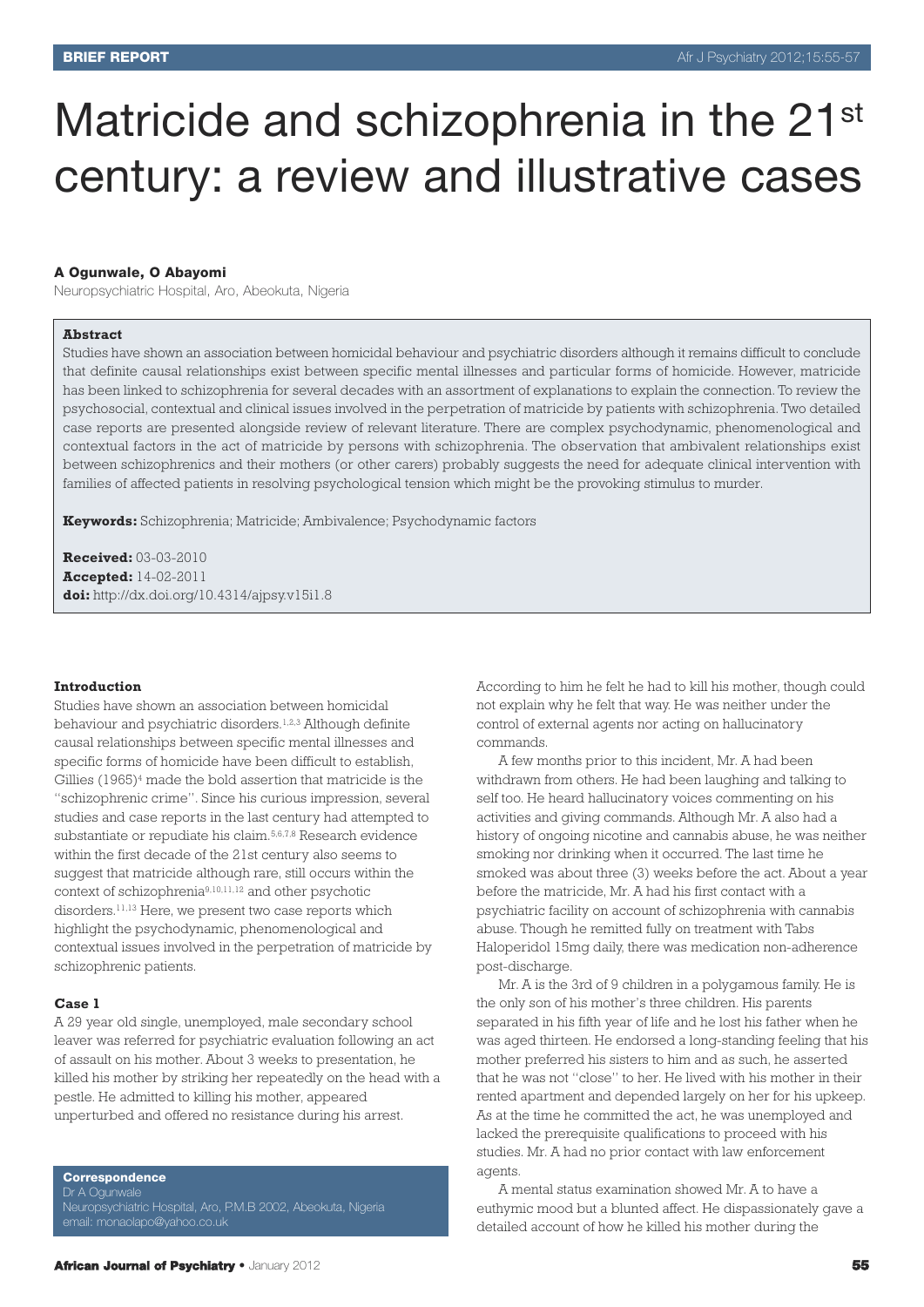interview. He had auditory hallucinations with voices commenting on his activities.

On admission, his symptoms resolved with antipsychotic medication. He acquired vocational skills through occupational rehabilitation. His reintegration into his community was however hindered by the social distance and stigma arising from the matricide. On the whole, he was on admission for about one year and nine months largely on account of difficulty in getting his family to accept and rehabilitate him.

## **Case 2**

A 24 year old, single, unemployed, female secondary school drop out who was first seen in our hospital two weeks after fatally wounding her mother. She had attacked her mother suddenly over a minor disagreement. She hit the mother on the head with a wooden pestle from which she suffered severe head injury which led to her demise. The patient stated that she could not explain why she attacked her mother violently. However, she was aware of her actions and she did not act in response to commanding auditory hallucinations. She endorsed beliefs that she was being persecuted by her siblings (not her mother) and she was noted to be unduly irritable and restless; there were episodes of undue elation interspersed with weepy spells. There were occasions on which she stripped herself but claimed that she did not know when she did so.

Her past psychiatric history revealed that she had made contact with different psychiatric facilities in the last 8 years before the current presentation and had been poorly compliant with medication resulting in frequent relapses of her illness. She is the last of 10 full siblings and she grew up being very close to her father. She suffered the first mental decompensation at age 12 when her father died. Though not close to her mother, she continued to live with her in the same house. There was a positive family history suggestive of schizophrenia in two elder siblings who had been largely left untreated. She dropped out of secondary school on account of recurrent relapses and could not learn a trade - probably on account of same.

The patient volunteered that she heard voices of unseen people discussing her and voices from parts of her body. Based on the history of stripping herself and being unaware of it, the possibility of a complex partial seizure was entertained and features on EEG were suggestive of complex partial seizure; the patient was managed as a case of paranoid schizophrenia with co-morbid complex-partial seizure disorder.

However, she did not make remarkable improvement on either typical or atypical neuroleptics (with a trial of risperidone, 6mg daily). She had to be switched over to clozapine. The patient improved significantly on moderate doses of clozapine but had to be taken off the medication when the family could no longer afford it. She then reverted to the use of conventional neuroleptics with concomitant reversal in her mental state.

She was discharged after one year and six months on admission, this long stay occasioned by irregular supply of funds for medication, poor social support required for pragmatic rehabilitation plans and the vacillating picture of her mental state which was a consequence of inability to afford effective medication.

Matricide was first studied critically by Wertham who proposed the "Orestes complex" which refers to an ambivalent attachment to the mother that may be converted into matricidal rage in vulnerable men. <sup>5</sup> This was presented as an alternative to early psychoanalytic thinking that hatred of the mother was a derivative of the oedipal complex.5 Most of the available studies have examined schizophrenic sons who killed their mothers<sup>6,7,8</sup> with very few mentioning maternal homicide by daughters. 9,11 In this report, we have presented a schizophrenic son and daughter who killed their mothers. Both of them were not close to their mothers yet they lived with them and were dependent on them.While the Orestes complex would appear acceptable as an explanation for the matricidal act by the male patient, it might be possible to suggest an exaggeration of the "electra complex" as being the psychodynamic explanation of this female patient's homicidal behaviour. Nonetheless, the hypothesis of the ambivalent attachment on which the Orestes complex rests is quite useful in both cases. Some studies have shown an ambivalent relationship between schizophrenic sons and their mothers whom they had killed. 7,9,11 Singal & Dutta7 indicate that there is intense, conflict-laden relationship between schizophrenic sons and their mothers. The majority of the patients that they studied described their mothers as being domineering and demanding on one hand but tolerant and affectionate on the other hand. Both patients presented in this report reflect this ambivalent relationship in that they lived with their mothers and largely depended on them for survival; yet they claimed that they were not close to these mothers. Campion et al <sup>5</sup> stated that the act of matricide by schizophrenic sons can be understood as a desperate, violent act of self-assertion to separate from their mothers. Intra-familial tension as a precipitant for matricide has been suggested by Wick et al.<sup>10</sup>

The psychosocial characteristics of the patients presented in this report appear to be in keeping with the observation of previous studies and case reports. 4,5,9,11 Both of them were young, unemployed, poorly educated, dependent on their mothers, the last children of their mothers and of low socio-economic status.

A number of phenomenological risk factors have been proposed for violence in schizophrenia4,14 and these include: fear and loss of self-control associated with non-systematized delusions, systematized paranoid delusions including the conviction that enemies must be defended against, irresistible urges, command auditory hallucinations, and strong negative affect in the form of depression, anger or agitation. In the case of Mr. A, he killed his mother and stated that he did not know why he did so; at other times during his admission, he claimed that he felt he was "controlled". He however admitted to relationship difficulties between himself and his mother. On one hand, she was "nice" but on the other hand, she deprived him of certain basic needs. Thus, it is likely that both irresistible impulse and a strong negative affect contributed to the killing. Reflecting on the female, she killed the mother in the context of a disagreement. Obviously, this probably represents the setting of anger. But more importantly, loss of self-control and impaired judgment must have played a major role. During the course of this patient's grief work, she believed that she put her mother out of her misery.

The method of achieving the matricidal acts under study is also worthy of mention. Gillies<sup>4</sup> identified five different methods used by the assailants in his study viz: sharp instrument, blunt instrument, strangulation/asphyxiation, shooting, and barbiturate